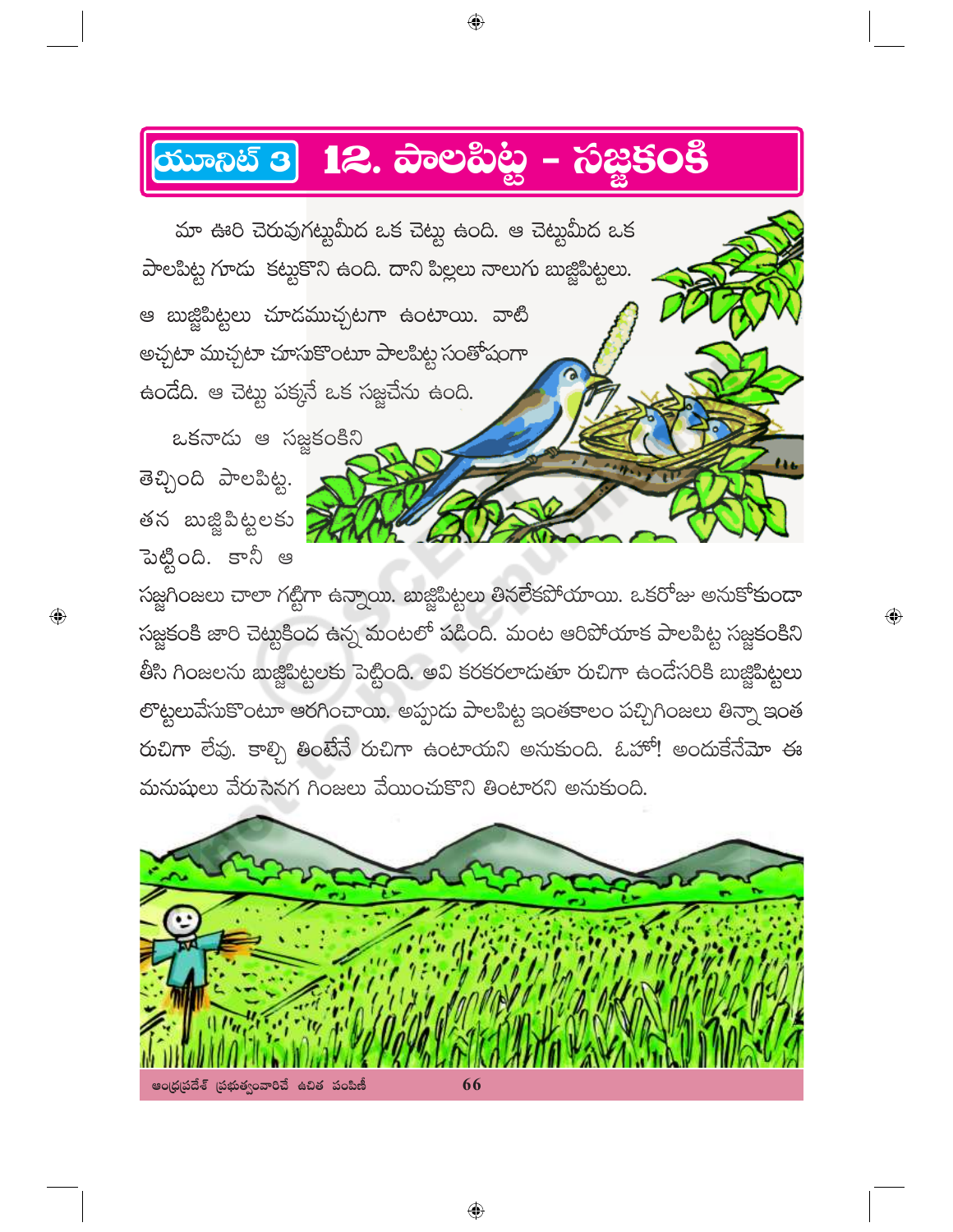

◈

 $\bigoplus$ 

 $\bigoplus$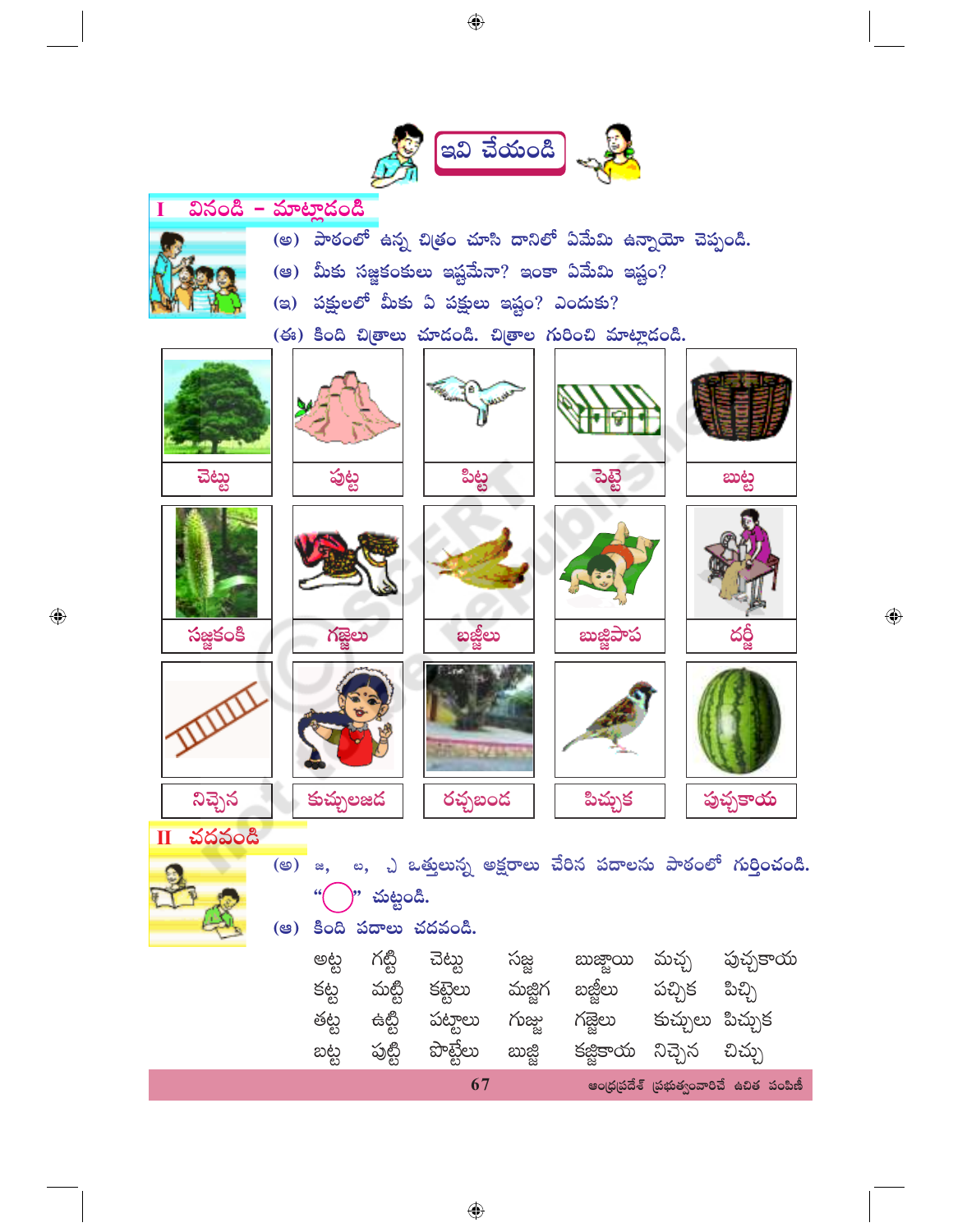$\bigoplus$ 

- $1.$
- (ఇ) కింది వాక్యాలు చదవండి.
	- బుజ్జిపాప కాలికి గజ్జెలు కట్టింది.
	- 2. పిచ్చుక చెట్టుపైన గూడు కట్టింది.
	- $3.$  పచ్చని పంటచేలో బుజ్జిమేక ఉంది.
	- 4.  $\sigma$ ాకు మిరపకాయ బజ్జీలంటే ఇష్టం.
	- $5.$  వేపచెట్టుమీద తేనెతుట్టె ఉంది.

 $III$  రాయండి



၄<br>ဂ

ෂ

 $\bigoplus$ 

(అ) కింది ఒత్తు అక్షరాలను చదవండి. వాటి గుణింతాలు రాయండి.

| 野菜                                     |                                                                     |     |      | ø  | ö  | Ő  | ూ                                          | $\Rightarrow$           | ڪ  | $\Rightarrow$ | g    | ക്          | $\Rightarrow$ | $\bullet$ |  |
|----------------------------------------|---------------------------------------------------------------------|-----|------|----|----|----|--------------------------------------------|-------------------------|----|---------------|------|-------------|---------------|-----------|--|
|                                        | చ                                                                   | చ   | ವ್   | ವಿ | వీ | చు | చూ                                         | ವ                       | ವೆ | Ed            | చొ   | చో          | చౌ            | చం        |  |
|                                        | చ                                                                   | చ్చ | ಬ್ಬೌ |    |    |    |                                            |                         |    |               |      |             |               |           |  |
|                                        | ಜ                                                                   | æ,  | జా   | ಜಿ | జీ | జు | జూ                                         | $\overline{\mathbf{z}}$ | ಷ  | <b>B</b>      | జ్లో | జో          | జ్లౌ          | ಜಂ        |  |
|                                        | ಜ                                                                   | 88  | ಜ್ಞ  |    |    |    |                                            |                         |    |               |      |             |               |           |  |
|                                        | ف                                                                   | ف   | ەى   | ෯  | తీ | êœ | ಟಾ                                         | ස                       | න් | $\mathbb{E}$  | టొ   | టో          | టౌ            | فات       |  |
|                                        | ಟ                                                                   | ಟ್ಟ | త్తా |    |    |    |                                            |                         |    |               |      |             |               |           |  |
|                                        | ' ల, జ, చి ' ఒత్తులను సరైన చోట చేర్చి చదవండి. రాయండి.<br>$($ $($ ෂ) |     |      |    |    |    |                                            |                         |    |               |      |             |               |           |  |
| ఉదా: చీపురు కట   – చీపురు కట్ట         |                                                                     |     |      |    |    |    |                                            |                         |    |               |      |             |               |           |  |
|                                        | <u> ವ</u> ೌಲಪಿಟ                                                     |     |      |    |    |    |                                            | చెటాపటాలు               |    |               |      |             |               |           |  |
|                                        | వేపచెటు                                                             |     |      |    |    |    |                                            | తేనెపటు                 |    |               |      |             |               |           |  |
|                                        | కాలిగజె                                                             |     |      |    |    |    |                                            | గచకాయ                   |    |               |      |             |               |           |  |
|                                        | బుజిపాప                                                             |     |      |    |    |    |                                            | రచబంద                   |    |               |      |             |               |           |  |
|                                        |                                                                     |     |      |    |    |    |                                            |                         |    |               |      |             |               |           |  |
|                                        | సజచేను                                                              |     |      |    |    |    |                                            | బచలికూర                 |    |               |      |             |               |           |  |
|                                        | మామిడి గుజు –                                                       |     |      |    |    |    |                                            |                         |    | పచనిపైరు      |      |             |               |           |  |
|                                        |                                                                     |     |      |    |    |    | (ఇ) కింది పదాలను చదవండి. తేదాను గమనించండి. |                         |    |               |      |             |               |           |  |
|                                        |                                                                     |     |      |    |    |    | ఇషం – ఇష్టం – ఖరు – ఖర్చు                  |                         |    |               |      | దరీ – దర్జీ |               |           |  |
| )ధ్రప్రదేశ్ (పభుత్వంవారిచే ఉచిత పంపిణీ |                                                                     |     |      |    |    | 68 |                                            |                         |    |               |      |             |               |           |  |

 $\bigoplus$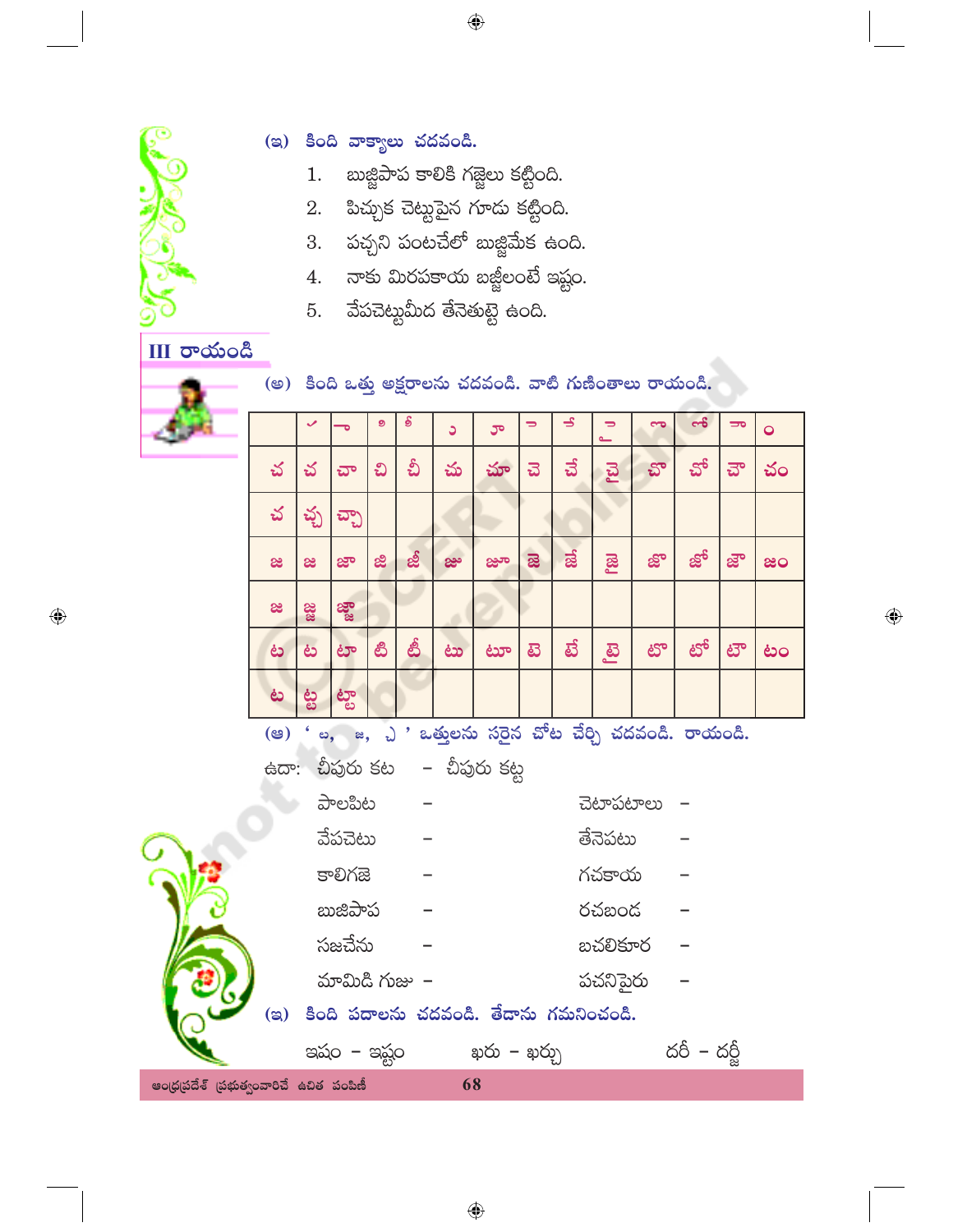

 $\bigoplus$ 

 $\bigoplus$ 

ఆంధ్రప్రదేశ్ (పభుత్వంవారిచే ఉచిత పంపిణీ

 $\bigoplus$ 

69